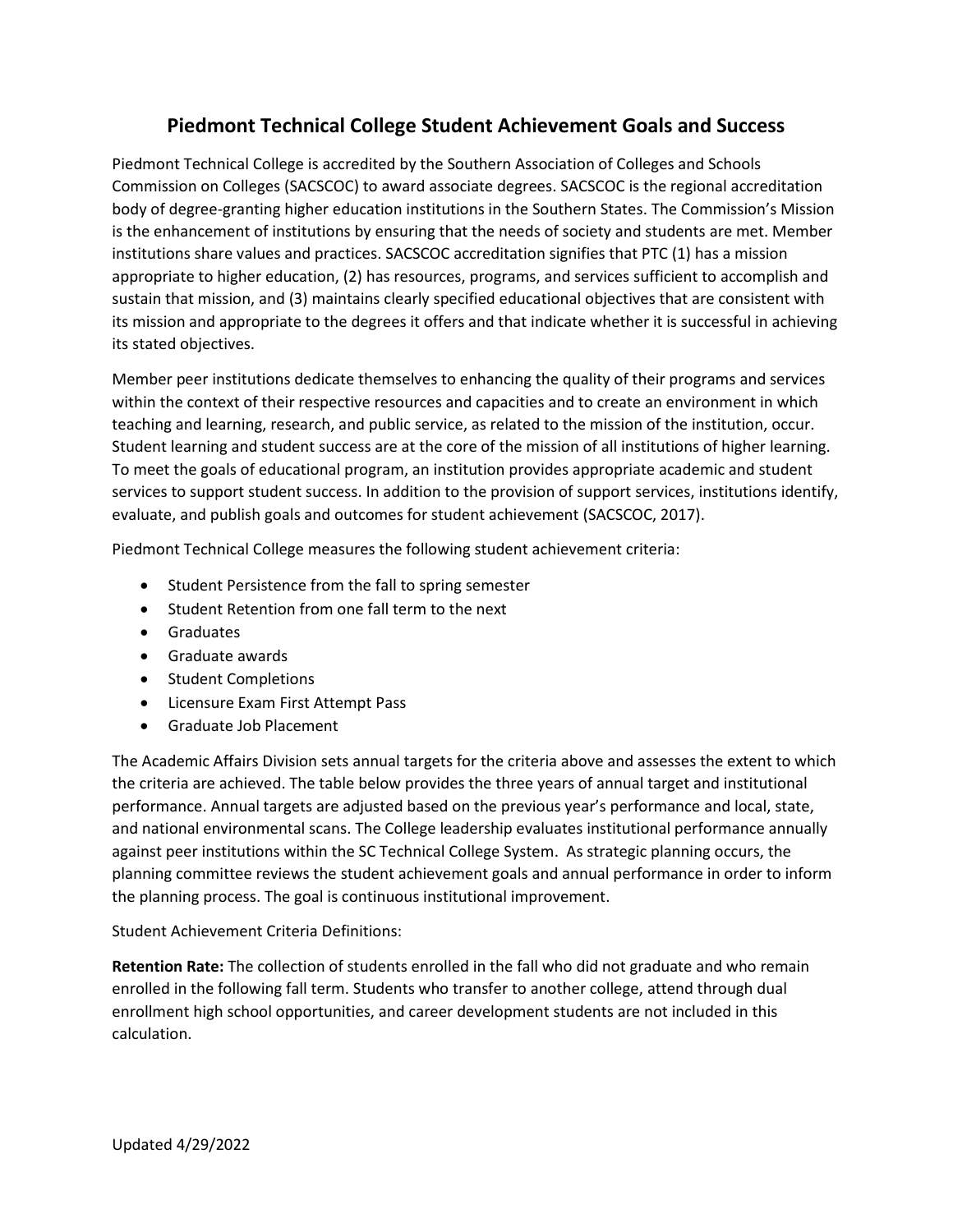**Persistence Rate:** The collection of students who enrolled in the fall and who enroll in the following spring term. Graduates, high school dual enrollment, and transient students are not included in this calculation.

**Number of Graduates:** The collection of students who earn a certificate, diploma, and/or associate degree within the July 1 - June 30 reporting cycle. Graduates are unduplicated but some may have earned and received multiple awards.

**Number of Graduate Awards:** The collection of awards (certificate, diploma, and/or associate degrees) earned within the July 1 – June 30 reporting cycle. Students may earn multiple credentials.

**Student Completions Indicator Rate:** The National Student Clearing House (NSCH) total 6-year completion rate includes only first-time degree-seeking students, of any age, who began their postsecondary education in fall of the year noted. Each cohort is followed through May 31st of the sixth academic year and highlights the six-year student outcome; including degree and certificate completion and continuing enrollment (persistence).

**First-time, Licensure Exam Pass Rate:** The collection of first-time examinees who take and pass licensure exams on the first attempt during the April 1 – March 31 reporting cycle. Programs reported include those with licensure requirements such as funeral service, health science, and nursing.

**Graduate Job Placement:** This is the collection of graduates who are employed in their field of study or who are continuing their education. Data is collected from student who graduate during July 1 – June 30 reporting cycle. The graduate placement formula is # of graduates placed/# of graduates.

| <b>Piedmont Technical College</b><br><b>Student Achievement Goals</b>                       |                     |                             |             |                             |             |  |  |  |
|---------------------------------------------------------------------------------------------|---------------------|-----------------------------|-------------|-----------------------------|-------------|--|--|--|
| <b>Persistence Rate</b><br>Goal: Increase fall to spring persistence.                       |                     |                             |             |                             |             |  |  |  |
| 2019-20<br>(Fall to Spring)                                                                 |                     | 2020-21<br>(Fall to Spring) |             | 2021-22<br>(Fall to Spring) |             |  |  |  |
| Target: 76%                                                                                 | Actual: 75.7%       | Target: 75%                 | Actual: 70% | Target: 75%                 | Actual: 74% |  |  |  |
|                                                                                             |                     |                             |             |                             |             |  |  |  |
| <b>Retention Rate</b><br>Goal: Increase the fall-to-fall retention rate.                    |                     |                             |             |                             |             |  |  |  |
| 2019-20<br>(Fall to Fall)                                                                   |                     | 2020-21<br>(Fall to Fall)   |             | 2021-22<br>(Fall to Fall)   |             |  |  |  |
| Target: 50%                                                                                 | Actual: 50%         | Target: 50%                 | Actual: 46% | Target: 50%                 | Actual:     |  |  |  |
|                                                                                             |                     |                             |             |                             |             |  |  |  |
| <b>Number of Graduates</b><br>Goal: Increase the number of unduplicated graduates produced. |                     |                             |             |                             |             |  |  |  |
| 2019-20                                                                                     |                     | 2020-21                     |             | 2021-22                     |             |  |  |  |
| Target: 1000                                                                                | <b>Actual: 1155</b> | Target: 1100                | Actual:1397 | Target: 900                 | Actual:     |  |  |  |
|                                                                                             |                     |                             |             |                             |             |  |  |  |

The table below provides PTC goals, annual targets, and outcomes for student achievement.